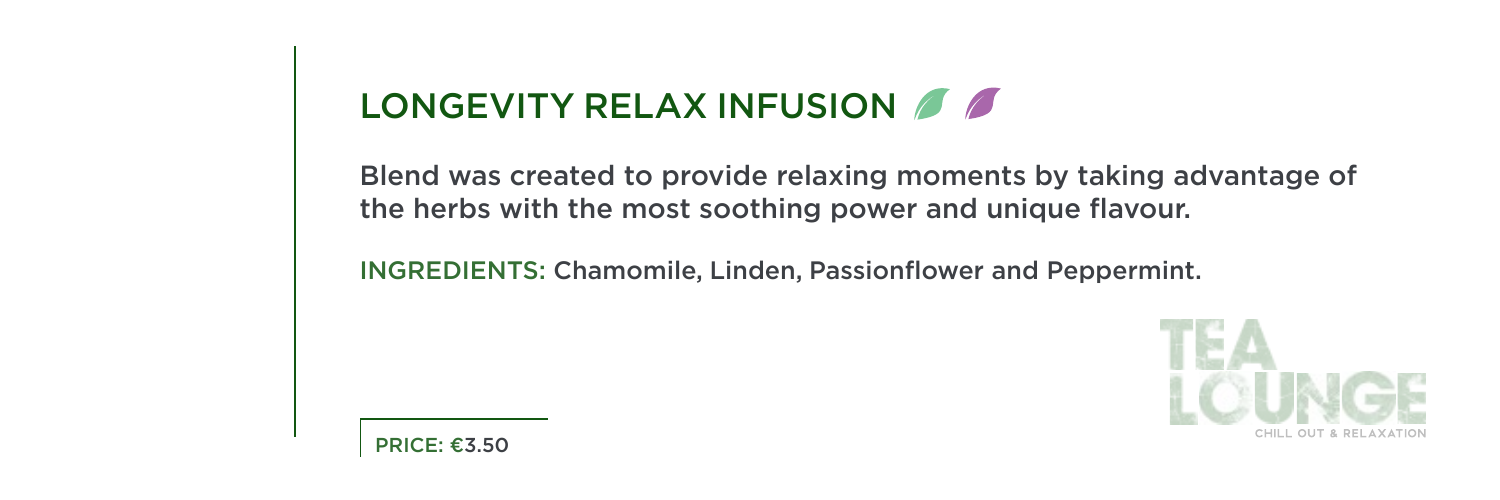### LONGEVITY DETOX INFUSION  $\blacksquare$

We have selected the best herbs to make an infusion with a high detoxifying power to enhance your results, as well as help your body with a differential boost.

INGREDIENTS: Lemon, Peppermint, Pennyroyal, Fennel, Horsetail, Artichoke and Mallow.

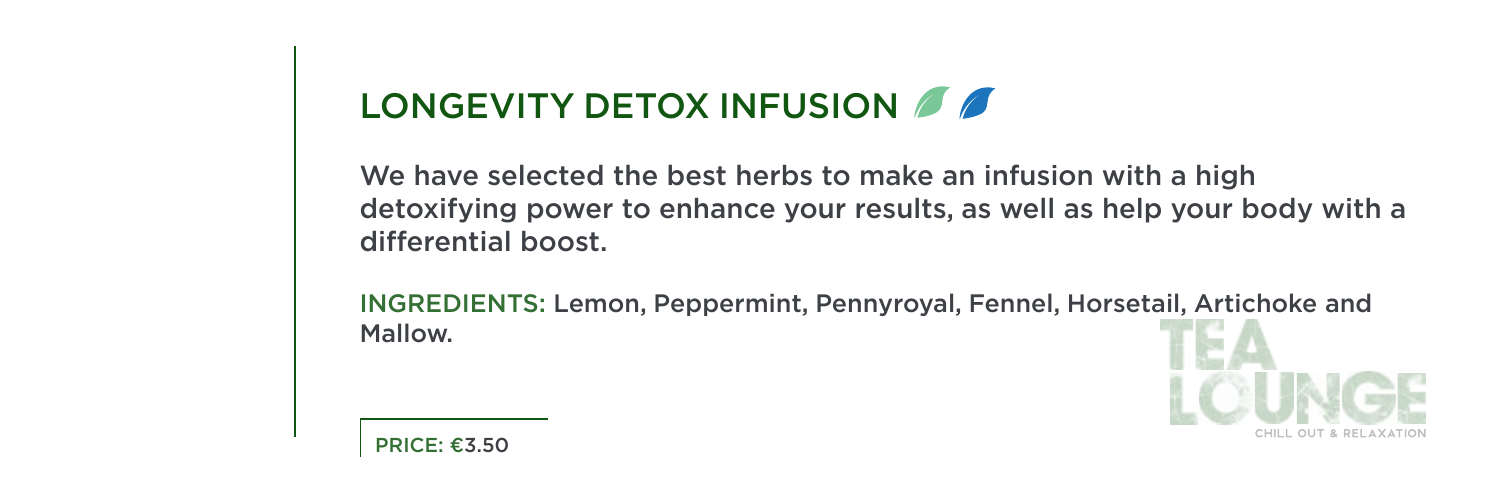# PEPPERMINT INFUSION 6

Peppermint decreases spasms in the stomach and improves blood circulation. inflammatory, antioxidant, analgesic, tonic, disinfectant, anticonvulsive as well as having an antibacterial, antiviral, digestive, decongestant, antieffect. It also stimulates the production of bile and reduces the production of gases.

INGREDIENTS: Peppermint.



 $PRICE: £3.50$ 

r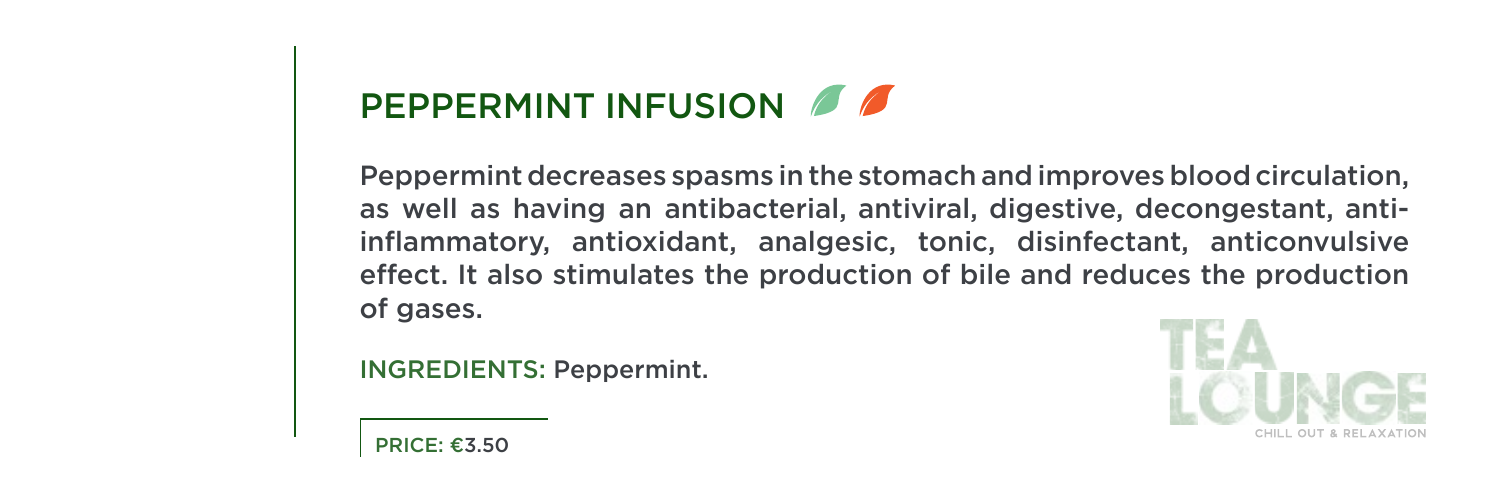#### LEMON BALM INFUSION 6

Lemon Balm is widely used in the treatment of digestive problems and can also control anxiety symptoms due to its soothing properties, guaranteeing the sensation of tranquility and wellbeing. It improves sleep quality, relieves headaches, helps fighting gases, prevents digestive disorders, relieves menstrual and intestinal cramps, prevents kidney disorders and helps in cough relief.

**INGREDIENTS: Lemon Balm.** 

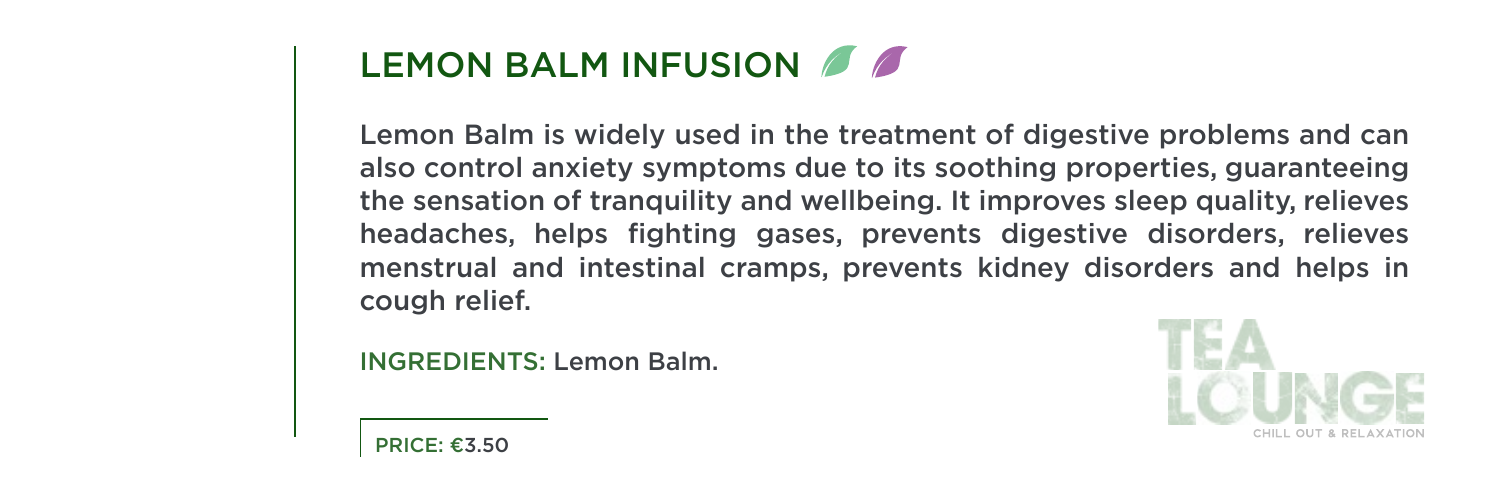### GINGER & LEMONGRASS INFUSION **OF**

This blend of Ginger and Lemongrass promises refreshing moments. Due to its composition it is ideal after meals thus facilitating digestion. Indicated also to fight flu and cold symptoms.

INGREDIENTS: Pieces of Ginger, Lemongrass, Lemon Peel, Licorice Root and Peppermint. Warning: it contains licorice - excessive consumption by hypertensive people should be avoided.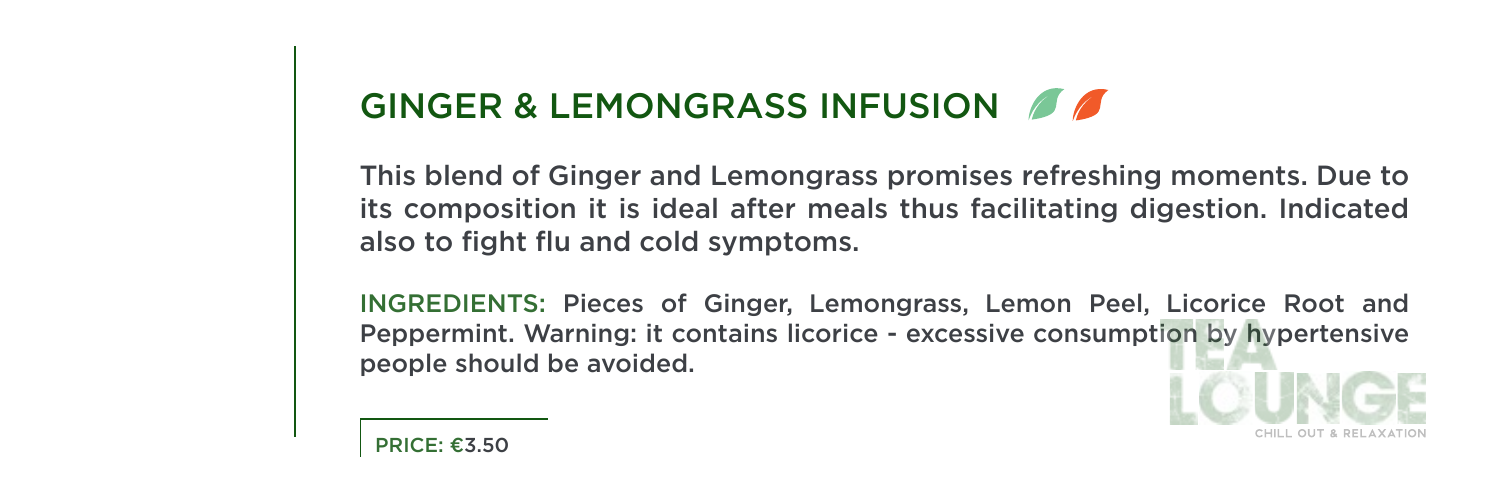### ROOIBOS, RHUBARB & ROSE INFUSION

This infusion combines the flavour of Rooibos with the sweet aroma of Rhubarb and a delicate touch of Red Roses. An experience of flavours not to be missed!

(INGREDIENTS: Rooibos, Apple Pieces, Hibiscus Flowers, Elderberries, Aroma, Rosehip. Lyophilized Pieces of Rhubarb and Pink Centaurea Flowers.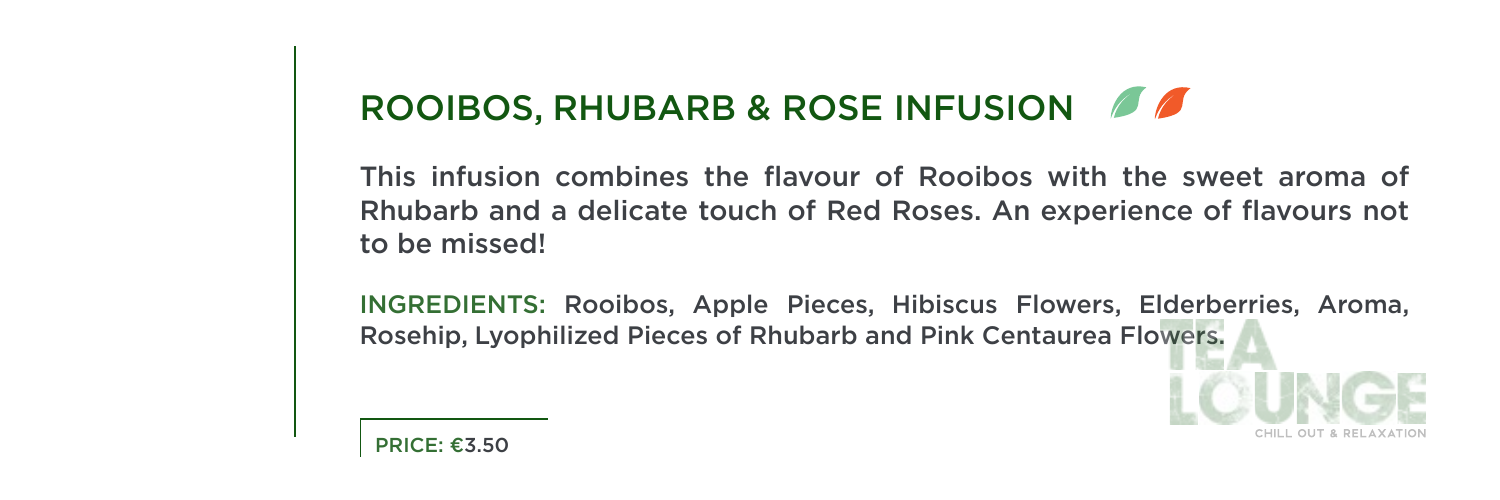### ROOIBOS & SPICES INFUSION

Made with 100% natural ingredients, this infusion offers a unique taste experience with spicy notes that will take you on a sensations journey.

INGREDIENTS: Rooibos, Cardamom Seeds and Pods, Pieces of Cinnamon, Pink Pepper, Cloves, Aroma and Vanilla Pieces.

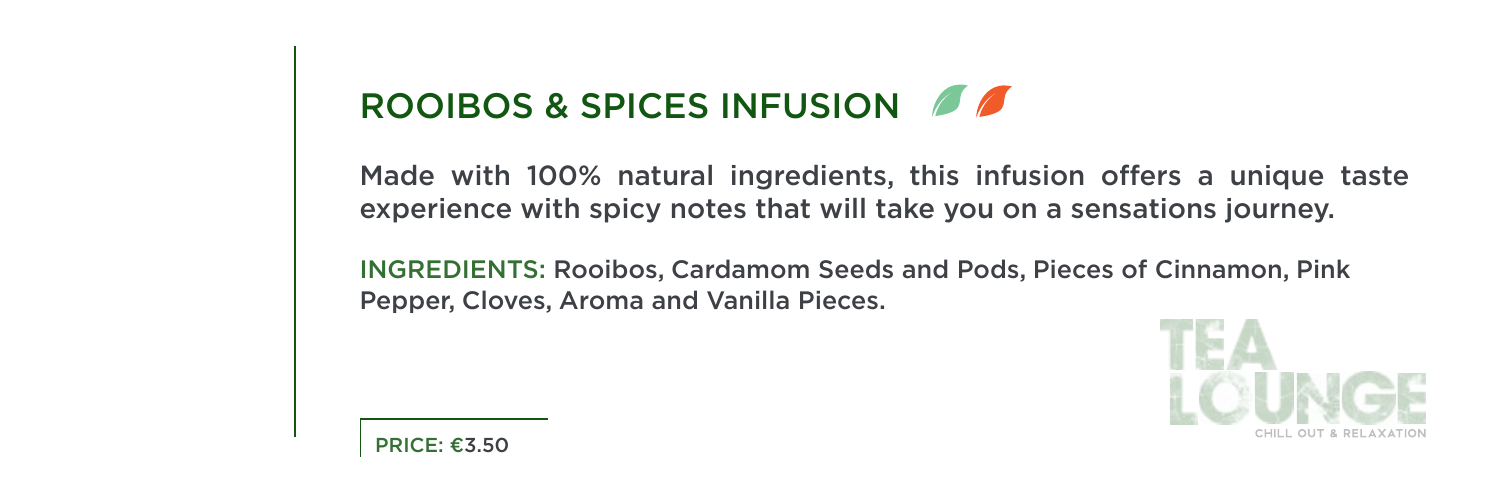### HONEYBUSH & APPLE INFUSION 6

The blend of Honeybush with Apple, Sea Buckthorn Berries and Orange transforms this infusion into a delightful symphony of delicate flavours. Sea Buckthorn Berries are rich in vitamin C. This infusion is ideal when the immune system is weak, such as in flu or cold situations.

(INGREDIENTS: Honeybush, Apple Pieces, Hibiscus Flowers, Rosehip, Sea Buckthorn, Orange Peel and Flavouring.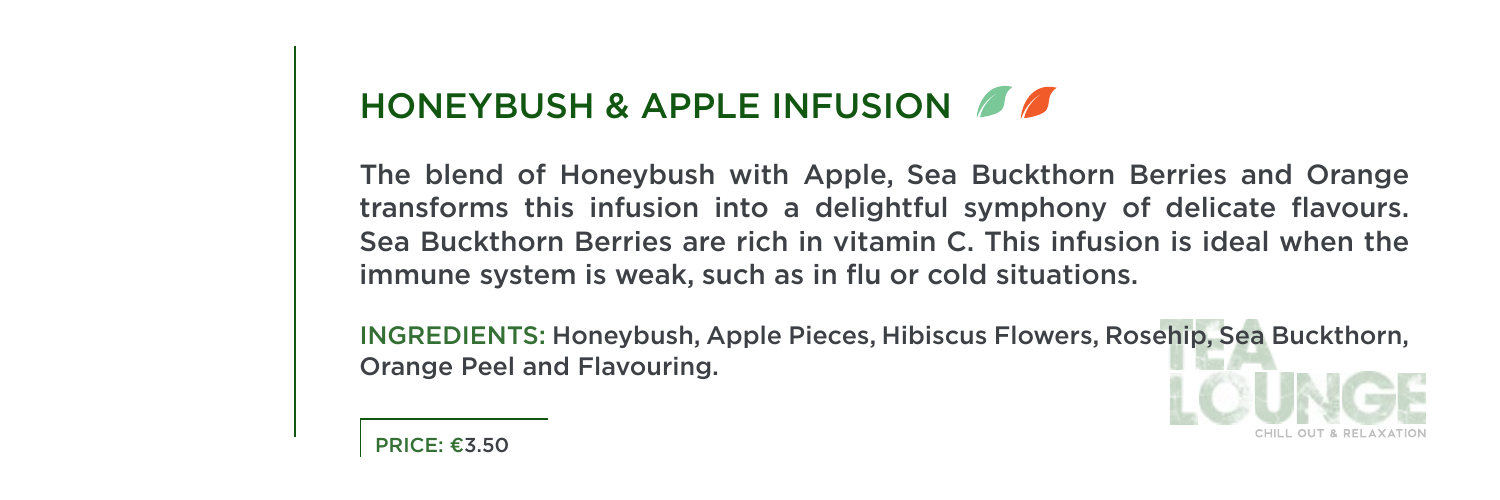### ORGANIC HONEYBUSH INFUSION 6

.honey An infusion with a pleasant flavour and sweet aroma, it reminds us of honey. One of the main advantages of Honeybush as a substitute for tea is the absence of caffeine. Traditionally, it is used to control digestive problems, rashes as well as promoting lactation. In addition, Honeybush is used as a mild sedative and laxative

Ingredients: Honeybush (organic).

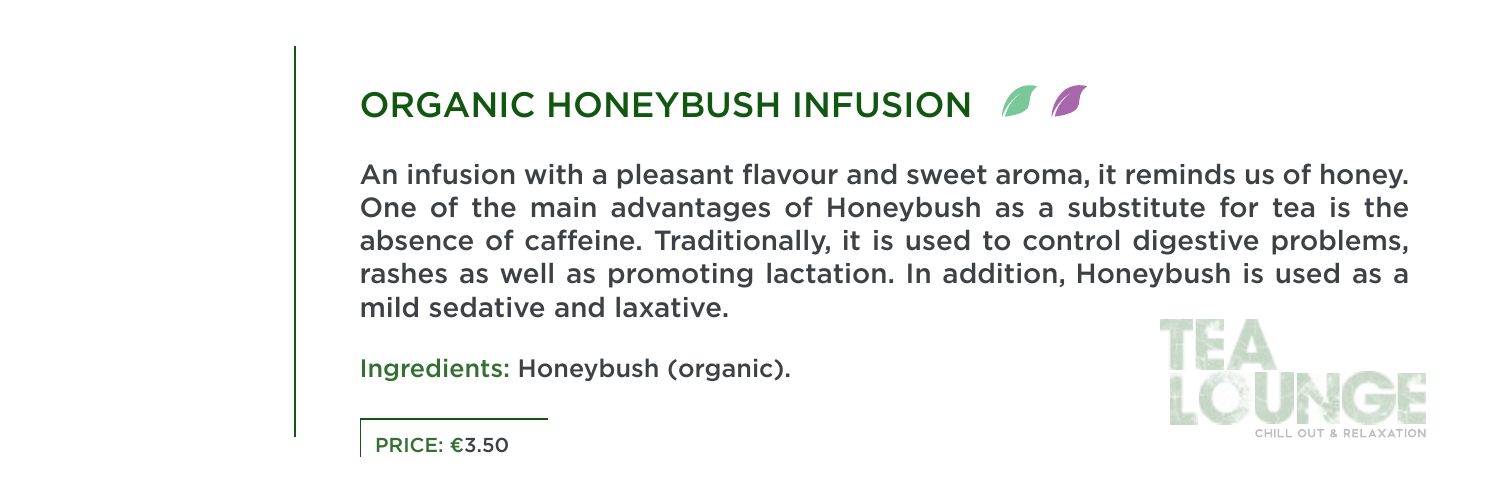### MINT & CITRUS INFUSION  $\Box$

The Peppermint leaves combine perfectly with the intense aroma of Citrus, such as Tangerine and Orange. This mixture of refreshing flavours will surely delight you.

INGREDIENTS: Peppermint, Apple Pieces, Orange Slices, Natural Aroma, Freeze-<br>dried Tangerine and Orange Chunks and Wild Strawberry Leaves.

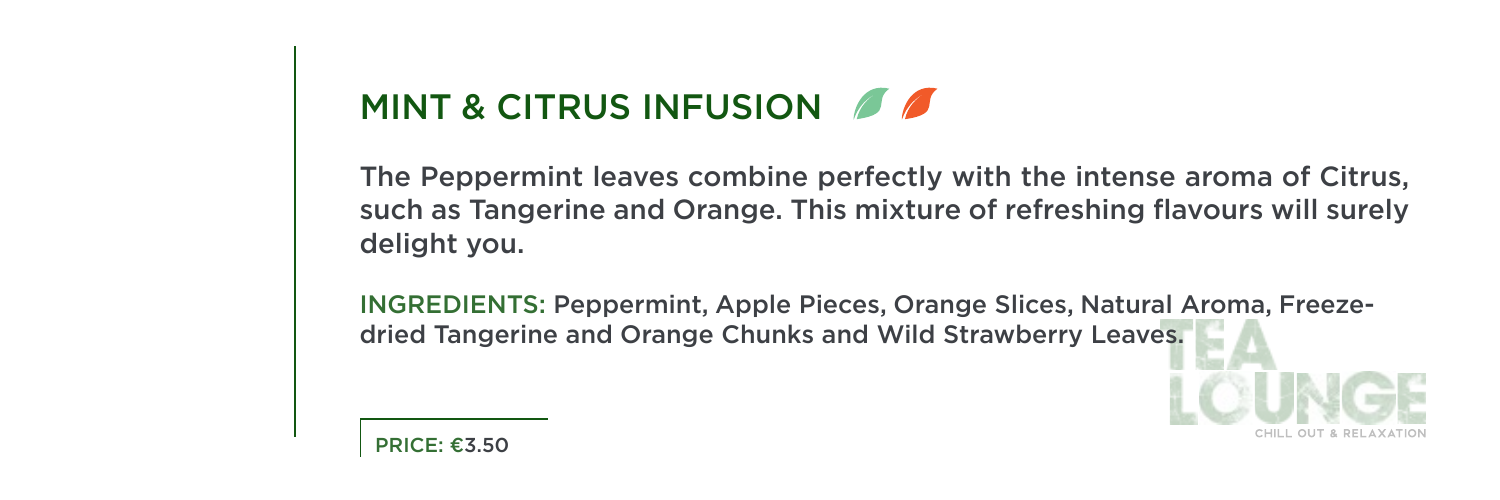### ORGANIC VERBENA INFUSION

Verbena infusions presents a yellow-green color and intense aroma to Citrus Fruits such as Lime, Lemon or Grapefruit. Traditionally, Verbena infusions are used for stomach aches and indigestion. They are also known for its anti-<br>spasmodic, sedative, anti-inflammatory and diuretic abilities.

INGREDIENTS: Whole Leaves of Verbena (organic).

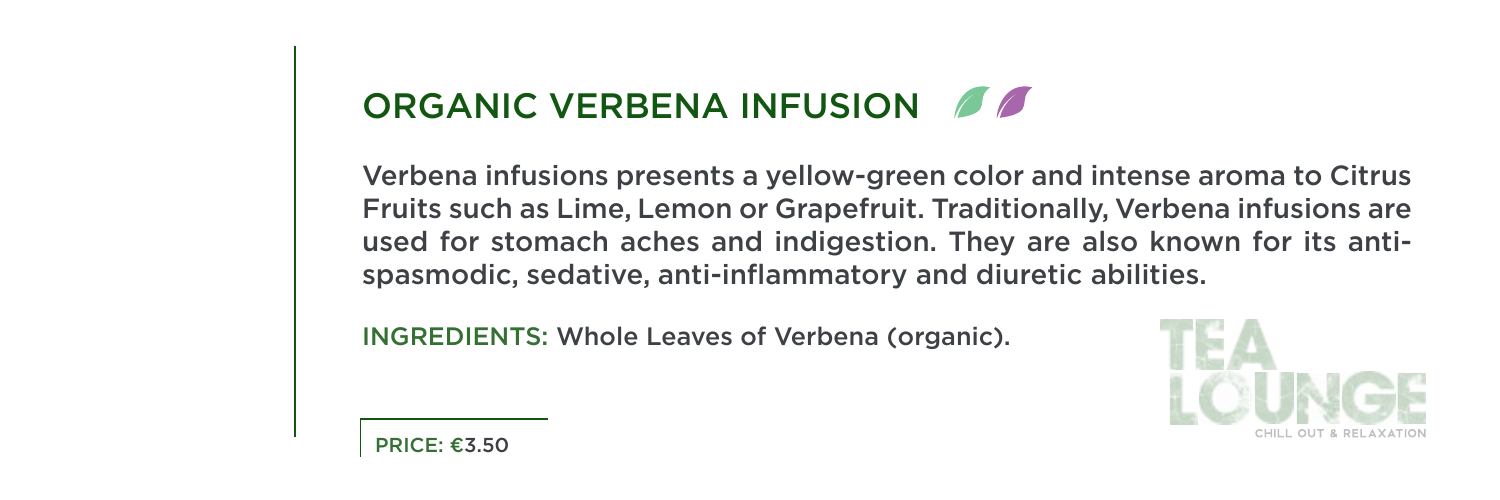## MELON & PINEAPPLE INFUSION  $\Box$

Try this cold infusion to drink in your daily life, appeasing the summer heat and contributing to the correct hydration of your body.

INGREDIENTS: Melon Cubes (Melon, Sugar), Pineapple Flakes, Hibiscus Flowers Grapes, Papaya Flakes, Mango Flakes and Aroma.

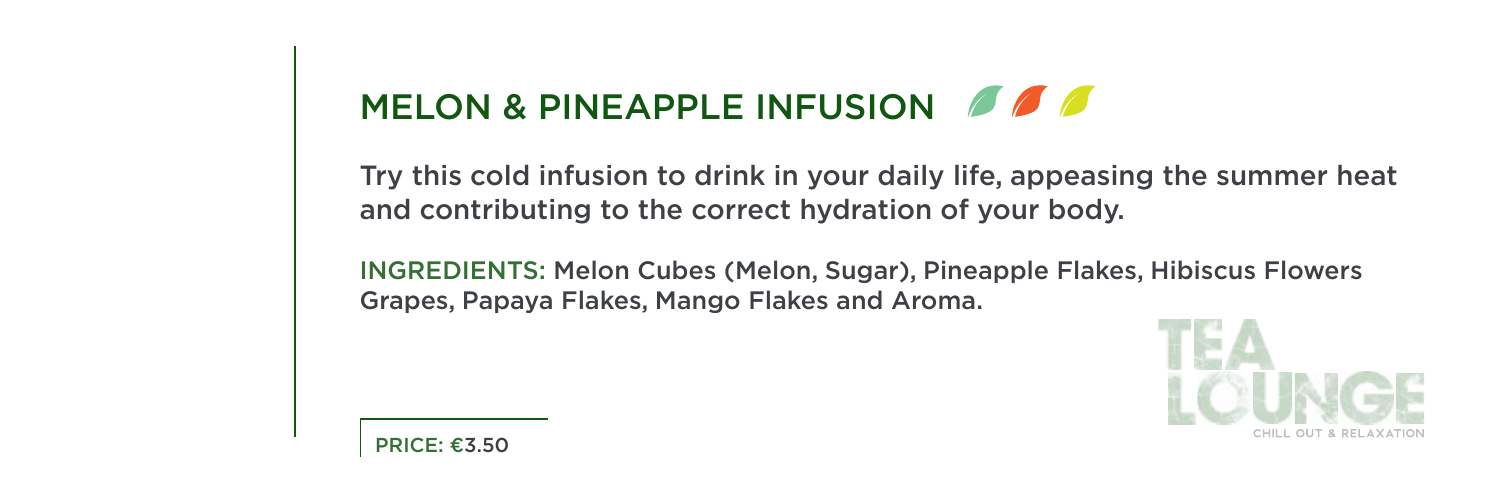# LEMON INFUSION  $\mathscr{B}$

It cleanses the body and avoids the classic fluid retention, helps boost the immune system, prevents colds and flu, is antiseptic, reduces bad breath, eliminates excess fat from the skin and is a good blood pressure regulator.

**INGREDIENTS: Lemon Peel.** 

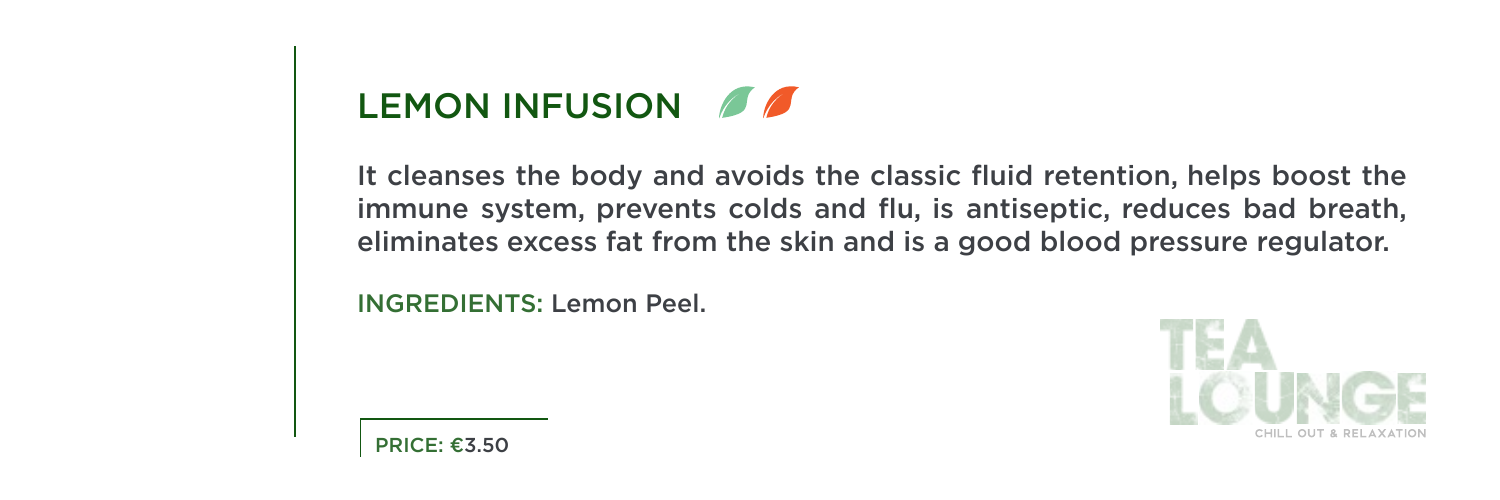## LINDEN INFUSION 6

Linden is used to help treating high blood pressure, nervous tension, bronchitis, tiredness, poor digestion, dyspepsia, headache, flu, colds, stomachaches, fever, anxiety, migraine, skin infections, insomnia and spasms.

INGREDIENTS: Linden.

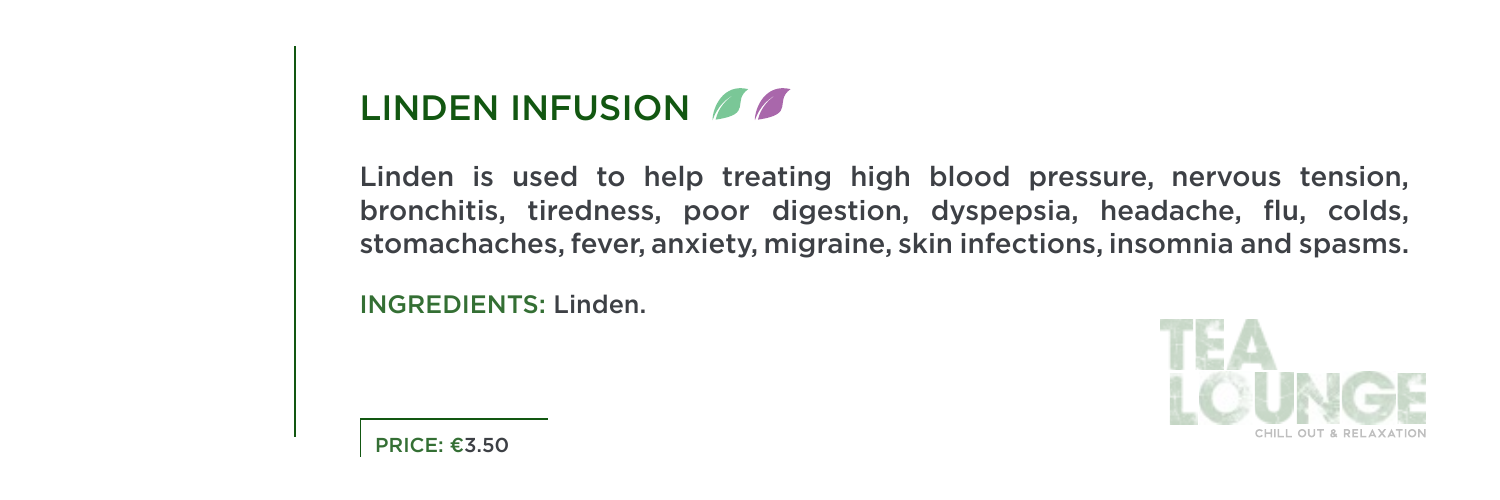### CHAMOMILE INFUSION  $\Box$

Chamomile helps in digestive problems (ulcers and acidity, nausea and vomiting, gastroenteritis), chills, insomnia, nervousness, menstrual cramps and allergies.

INGREDIENTS: Chamomile.



**PRICE: €3.50**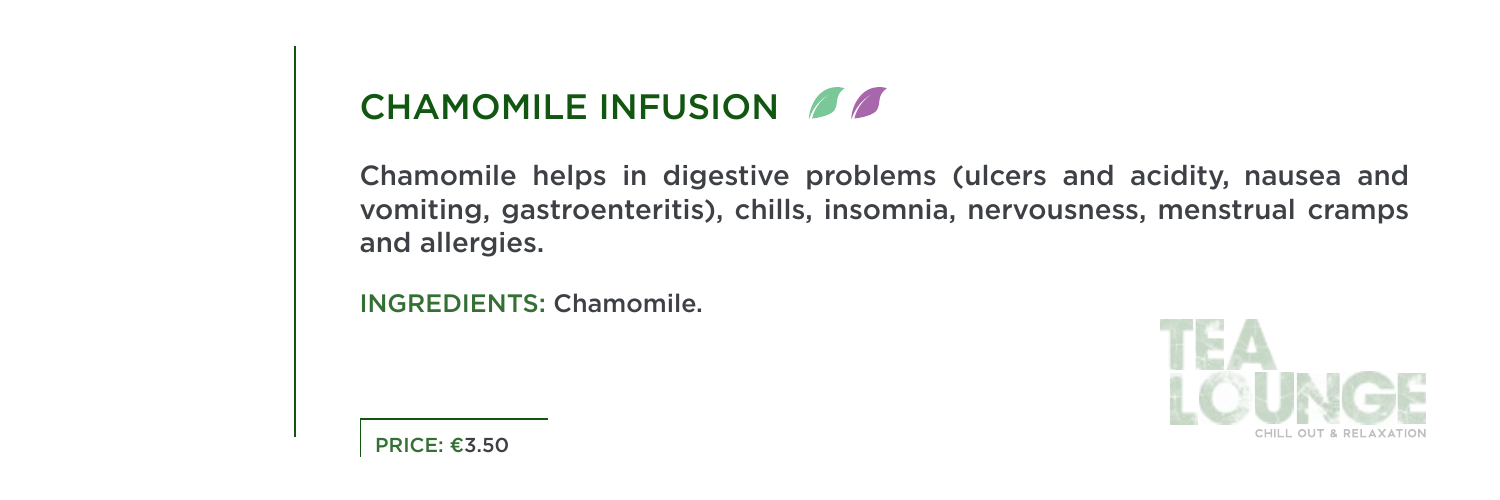# HIBISCUS INFUSION 6

With a large amount of flavonoids and organic acids, antioxidants and anti-inflammatory substances. Hibiscus tea stimulates the burning of body fat, prevents retention of liquids, facilitates digestion and regulates the intestine, contributing to weight loss. These same substances help the body get rid of toxins.

**INGREDIENTS: Hibiscus.** 

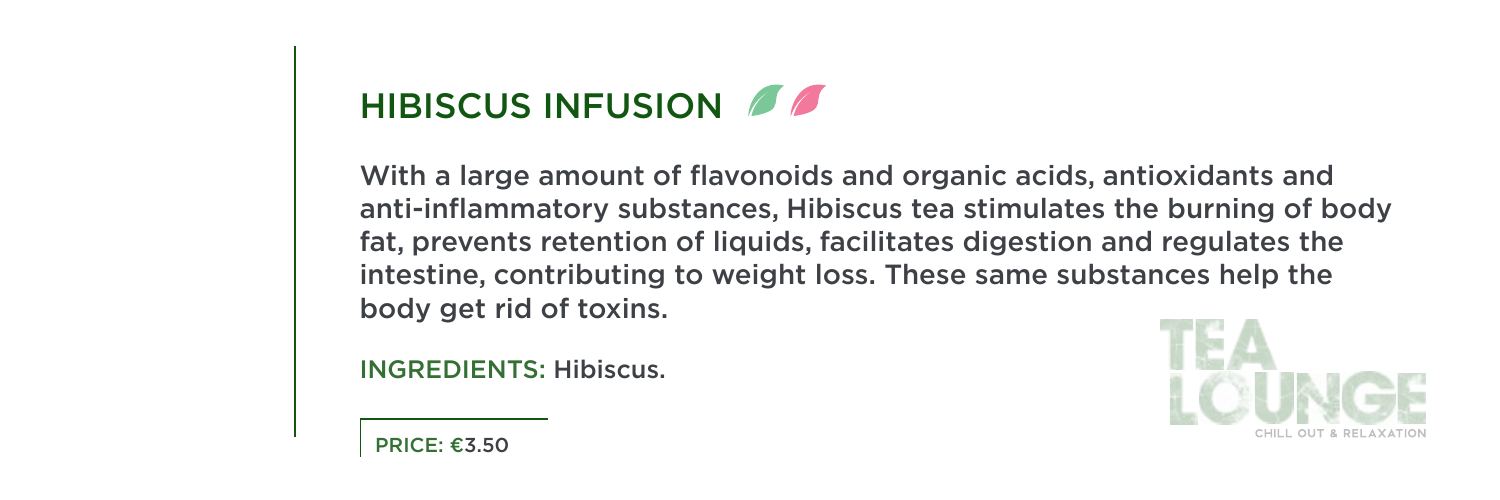### LAVENDER INFUSION 6

Lavender infusion relieves headaches and migraines, helps in treating gout and depression. It relieves nausea, lymphatic congestion, coughs, rheumatic pains, digestive and menstrual problems (in this case, regulates menstruation). Respiratory problems such as asthma and bronchitis have their symptoms relieved and  $/$  or avoided, as well as circulatory problems. It has a calming effect, so it is great for nervous tension sufferers.

INGREDIENTS: Lavender.



 $PRICF: E3.50$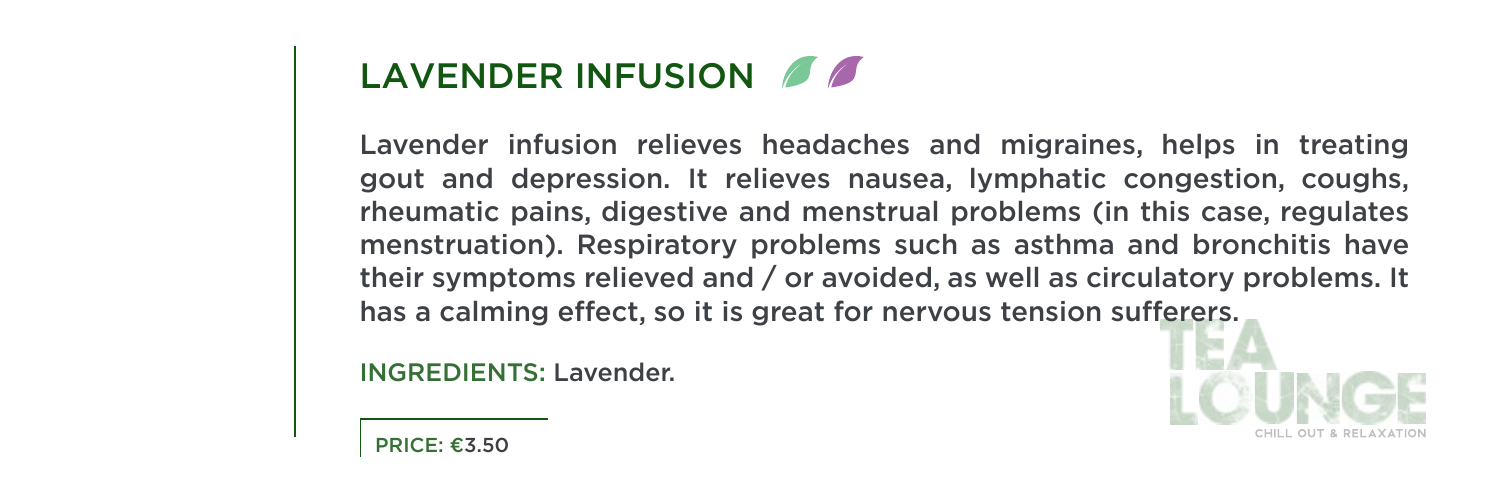#### WHITE TEA, JASMIN, GINGER & FENNEL  $\mathscr{I}\mathscr{I}$

This tea, flavoured with Jasmin, is characterised by its delicate flavour. It is certainly a proposal to delight the senses. White Tea is known for its energising effect. Due to Ginger and Fennel it is ideal to take after meals thus facilitating digestion, also having an anti-inflamatory effect. Enjoy this perfect harmony.

INGREDIENTS: White Tea (Camellia sinensis), Jasmin Aroma, Pieces of Ginger and Pieces of Fennel.

 $PRICF: E3.50$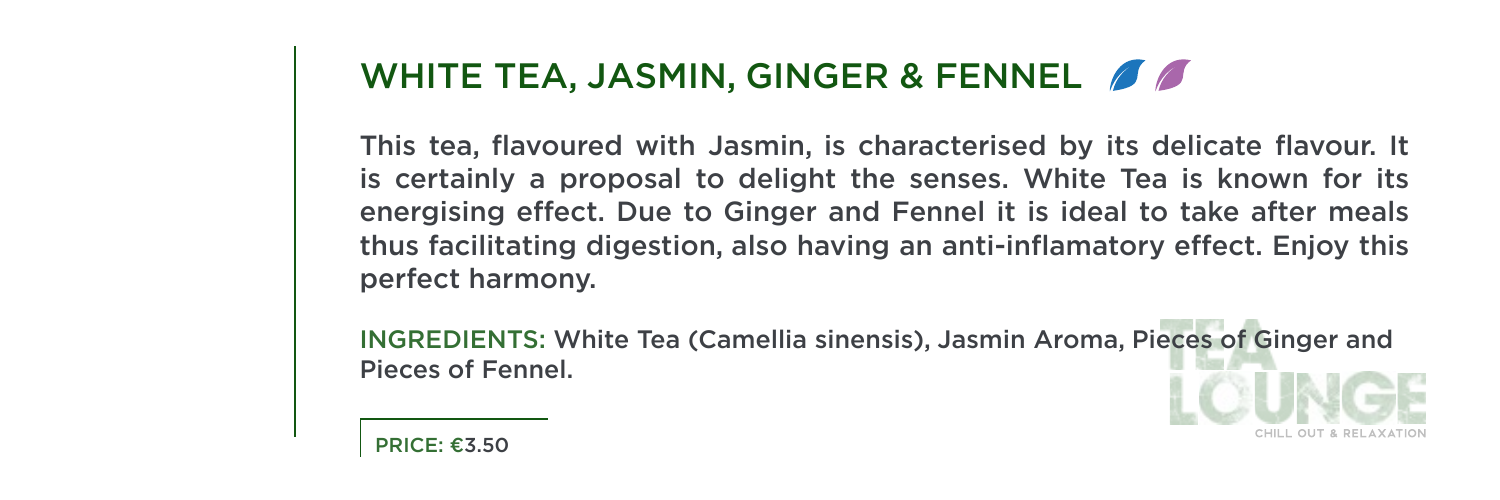# MINT & BLACK TEA  $\blacksquare$

Combining the fresh taste of Mint with Black Tea, this infusion is ideal for tasting any time of the year. The therapeutic use of the mint is ancient, with its leaves used in cases of gastrointestinal disorders and respiratory .infections

INGREDIENTS: Peppermint, Black Tea (Camellia sinensis) and Pennyroval.

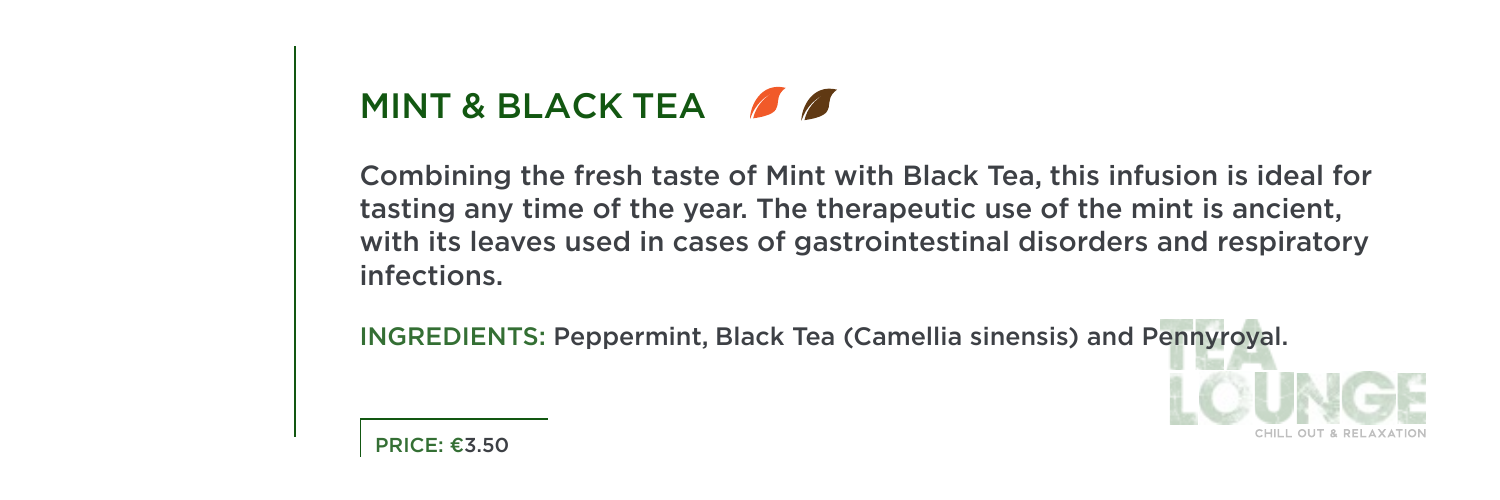### BLACK TEA & CINNAMON 6

This blend of Black Tea and Cinnamon pieces is perfect for warming up on cold days. Black tea protects cells and slows their ageing due to their high antioxidant properties. Helps hydrate the body and speeds up metabolism. It is a great choice for weight loss or to prevent obesity.

INGREDIENTS: Black Tea (Camellia sinensis). Pieces of Cinnamon and Aroma.